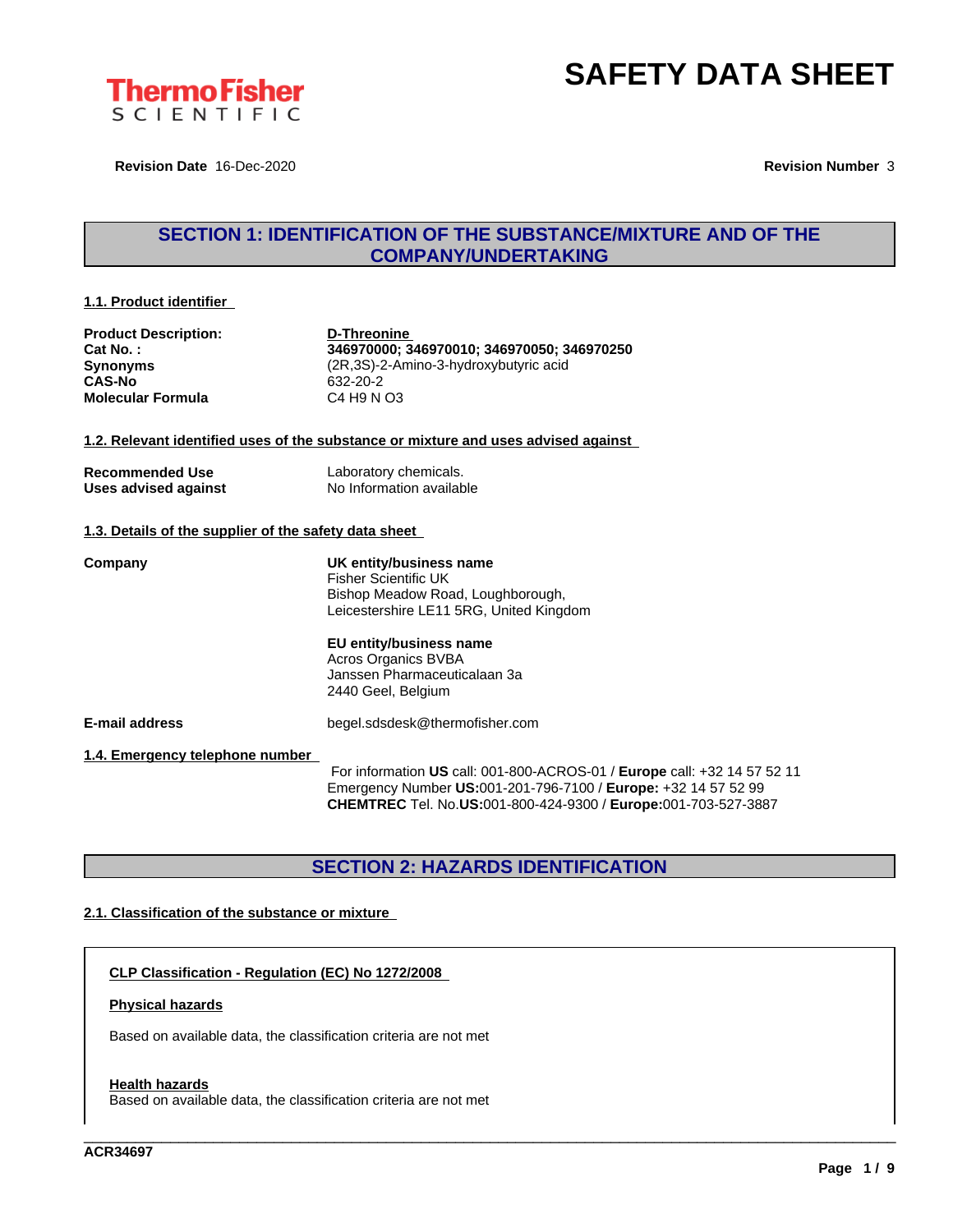## **Environmental hazards**

Based on available data, the classification criteria are not met

*Full text of Hazard Statements: see section 16*

#### **2.2. Label elements**

#### **Hazard Statements**

#### **Precautionary Statements**

#### **2.3. Other hazards**

No information available

# **SECTION 3: COMPOSITION/INFORMATION ON INGREDIENTS**

#### **3.1. Substances**

| Component   | <b>CAS-No</b> | EC-No.            | Weight % | CLP Classification - Regulation (EC) No  <br>1272/2008 |
|-------------|---------------|-------------------|----------|--------------------------------------------------------|
| D-Threonine | 632-20-2      | EEC No. 211-171-8 | 98       |                                                        |

#### *Full text of Hazard Statements: see section 16*

# **SECTION 4: FIRST AID MEASURES**

### **4.1. Description of first aid measures**

| <b>Eve Contact</b>                                               | Rinse immediately with plenty of water, also under the eyelids, for at least 15 minutes. Get<br>medical attention.              |
|------------------------------------------------------------------|---------------------------------------------------------------------------------------------------------------------------------|
| <b>Skin Contact</b>                                              | Wash off immediately with soap and plenty of water while removing all contaminated<br>clothes and shoes. Get medical attention. |
| Ingestion                                                        | Clean mouth with water. Get medical attention.                                                                                  |
| <b>Inhalation</b>                                                | Remove from exposure, lie down. Remove to fresh air. Get medical attention.                                                     |
| Self-Protection of the First Aider                               | No special precautions required.                                                                                                |
| 4.2. Most important symptoms and effects, both acute and delayed |                                                                                                                                 |

\_\_\_\_\_\_\_\_\_\_\_\_\_\_\_\_\_\_\_\_\_\_\_\_\_\_\_\_\_\_\_\_\_\_\_\_\_\_\_\_\_\_\_\_\_\_\_\_\_\_\_\_\_\_\_\_\_\_\_\_\_\_\_\_\_\_\_\_\_\_\_\_\_\_\_\_\_\_\_\_\_\_\_\_\_\_\_\_\_\_\_\_\_\_

No information available.

#### **4.3. Indication of any immediate medical attention and special treatment needed**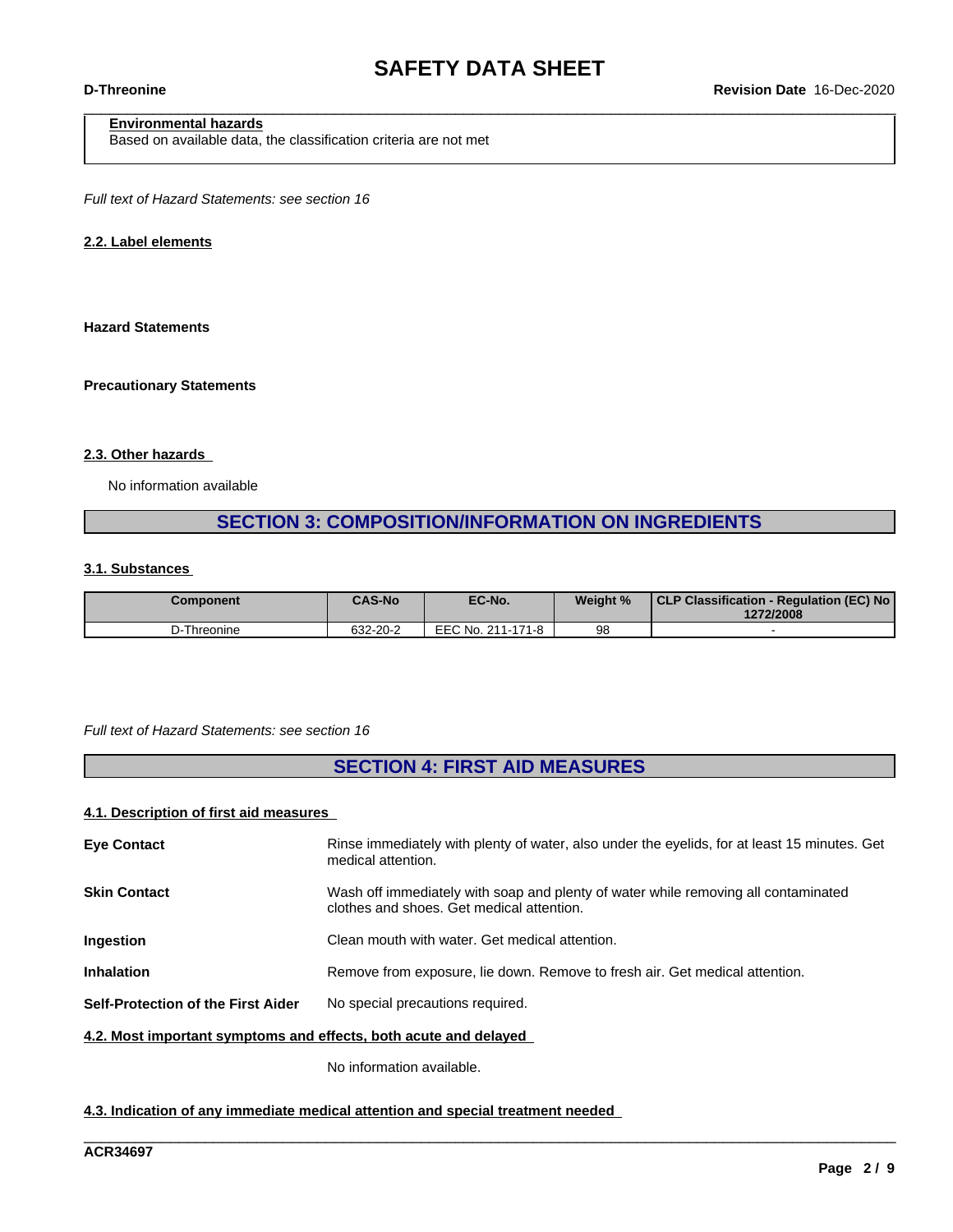**Notes to Physician** Treat symptomatically.

## **SECTION 5: FIREFIGHTING MEASURES**

#### **5.1. Extinguishing media**

#### **Suitable Extinguishing Media**

Water spray. Carbon dioxide (CO<sub>2</sub>). Dry chemical. Chemical foam.

**Extinguishing media which must not be used for safety reasons** No information available.

#### **5.2. Special hazards arising from the substance or mixture**

Thermal decomposition can lead to release of irritating gases and vapors.

#### **Hazardous Combustion Products**

Nitrogen oxides (NOx), Carbon monoxide (CO), Carbon dioxide (CO2).

#### **5.3. Advice for firefighters**

As in any fire, wear self-contained breathing apparatus pressure-demand, MSHA/NIOSH (approved or equivalent) and full protective gear.

## **SECTION 6: ACCIDENTAL RELEASE MEASURES**

#### **6.1. Personal precautions, protective equipment and emergency procedures**

Ensure adequate ventilation.

#### **6.2. Environmental precautions**

See Section 12 for additional Ecological Information.

#### **6.3. Methods and material for containment and cleaning up**

Avoid dust formation. Sweep up and shovel into suitable containers for disposal. Do not let this chemical enter the environment.

#### **6.4. Reference to other sections**

Refer to protective measures listed in Sections 8 and 13.

**SECTION 7: HANDLING AND STORAGE**

#### **7.1. Precautions for safe handling**

Avoid contact with skin and eyes. Do not breathe dust. Do not ingest. If swallowed then seek immediate medical assistance.

#### **Hygiene Measures**

Handle in accordance with good industrial hygiene and safety practice. Keep away from food, drink and animal feeding stuffs. Do not eat, drink or smoke when using this product. Remove and wash contaminated clothing and gloves, including the inside, before re-use. Wash hands before breaks and after work.

\_\_\_\_\_\_\_\_\_\_\_\_\_\_\_\_\_\_\_\_\_\_\_\_\_\_\_\_\_\_\_\_\_\_\_\_\_\_\_\_\_\_\_\_\_\_\_\_\_\_\_\_\_\_\_\_\_\_\_\_\_\_\_\_\_\_\_\_\_\_\_\_\_\_\_\_\_\_\_\_\_\_\_\_\_\_\_\_\_\_\_\_\_\_

#### **7.2. Conditions for safe storage, including any incompatibilities**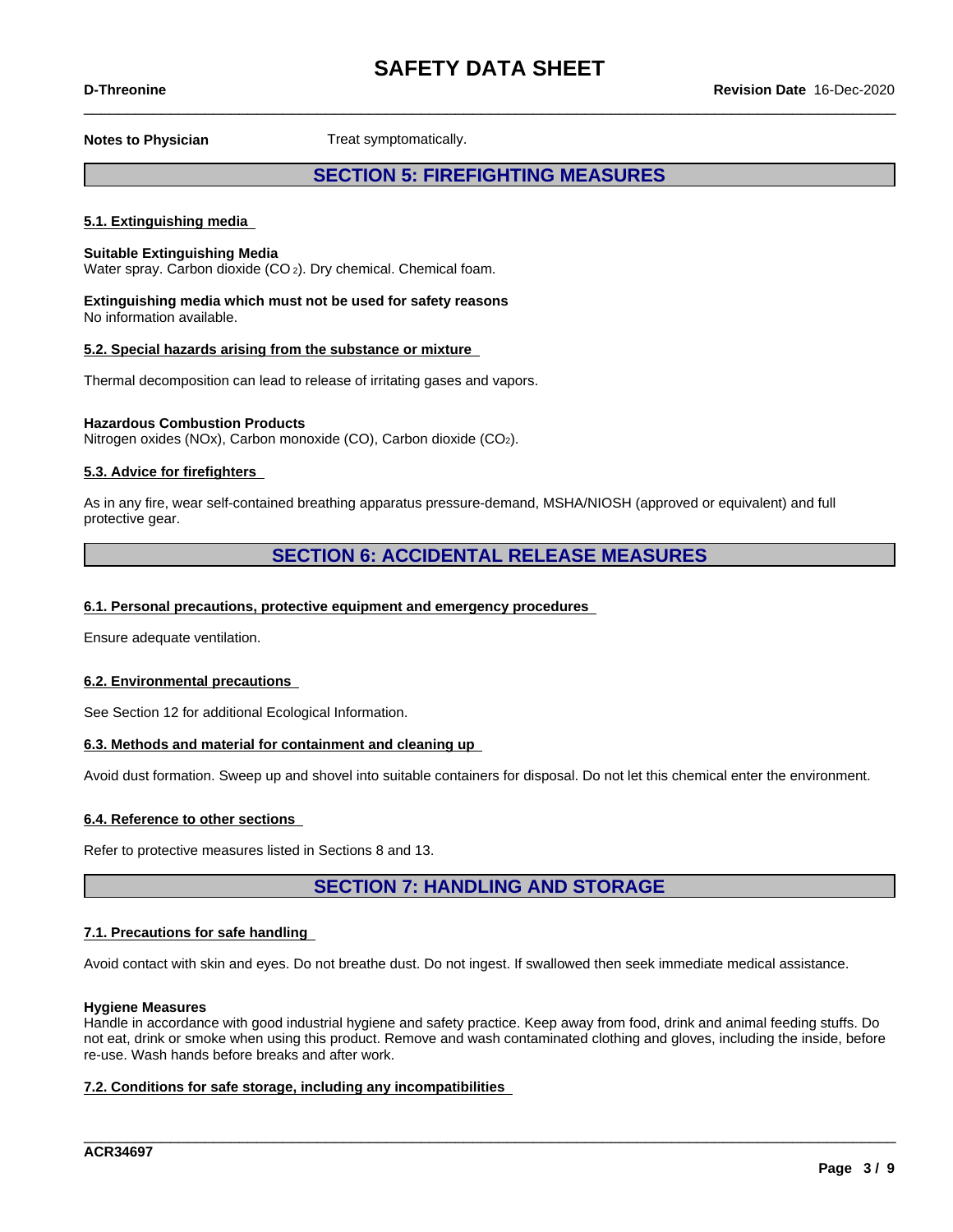Keep in a dry, cool and well-ventilated place. Keep container tightly closed.

**Technical Rules for Hazardous Substances (TRGS) 510 Storage Class (LGK) (Germany)** Class 11

#### **7.3. Specific end use(s)**

Use in laboratories

**SECTION 8: EXPOSURE CONTROLS/PERSONAL PROTECTION**

#### **8.1. Control parameters**

#### **Exposure limits**

This product, as supplied, does not contain any hazardous materials with occupational exposure limits established by the region specific regulatory bodies

#### **Biological limit values**

This product, as supplied, does not contain any hazardous materials with biological limits established by the region specific regulatory bodies

#### **Monitoring methods**

BS EN 14042:2003 Title Identifier: Workplace atmospheres. Guide for the application and use of procedures for the assessment of exposure to chemical and biological agents.

MDHS14/3 General methods for sampling and gravimetric analysis of respirable and inhalable dust

#### **Derived No Effect Level (DNEL)** No information available

| Route of exposure | Acute effects (local) | <b>Acute effects</b><br>(systemic) | <b>Chronic effects</b><br>(local) | <b>Chronic effects</b><br>(systemic) |
|-------------------|-----------------------|------------------------------------|-----------------------------------|--------------------------------------|
| Oral              |                       |                                    |                                   |                                      |
| Dermal            |                       |                                    |                                   |                                      |
| <b>Inhalation</b> |                       |                                    |                                   |                                      |

**Predicted No Effect Concentration** No information available. **(PNEC)**

#### **8.2. Exposure controls**

#### **Engineering Measures**

None under normal use conditions.

#### **Personal protective equipment Eye Protection** Wear safety glasses with side shields (or goggles) (European standard - EN 166)

**Hand Protection** Protective gloves

| Glove material<br>Nitrile rubber<br>Neoprene<br>Natural rubber<br><b>PVC</b> | Breakthrough time Glove thickness<br>See manufacturers<br>recommendations | <b>EU standard</b><br>EN 374 | <b>Glove comments</b><br>(minimum requirement)                           |
|------------------------------------------------------------------------------|---------------------------------------------------------------------------|------------------------------|--------------------------------------------------------------------------|
| Skin and body protection                                                     |                                                                           |                              | Wear appropriate protective gloves and clothing to prevent skin exposure |

\_\_\_\_\_\_\_\_\_\_\_\_\_\_\_\_\_\_\_\_\_\_\_\_\_\_\_\_\_\_\_\_\_\_\_\_\_\_\_\_\_\_\_\_\_\_\_\_\_\_\_\_\_\_\_\_\_\_\_\_\_\_\_\_\_\_\_\_\_\_\_\_\_\_\_\_\_\_\_\_\_\_\_\_\_\_\_\_\_\_\_\_\_\_

Inspect gloves before use.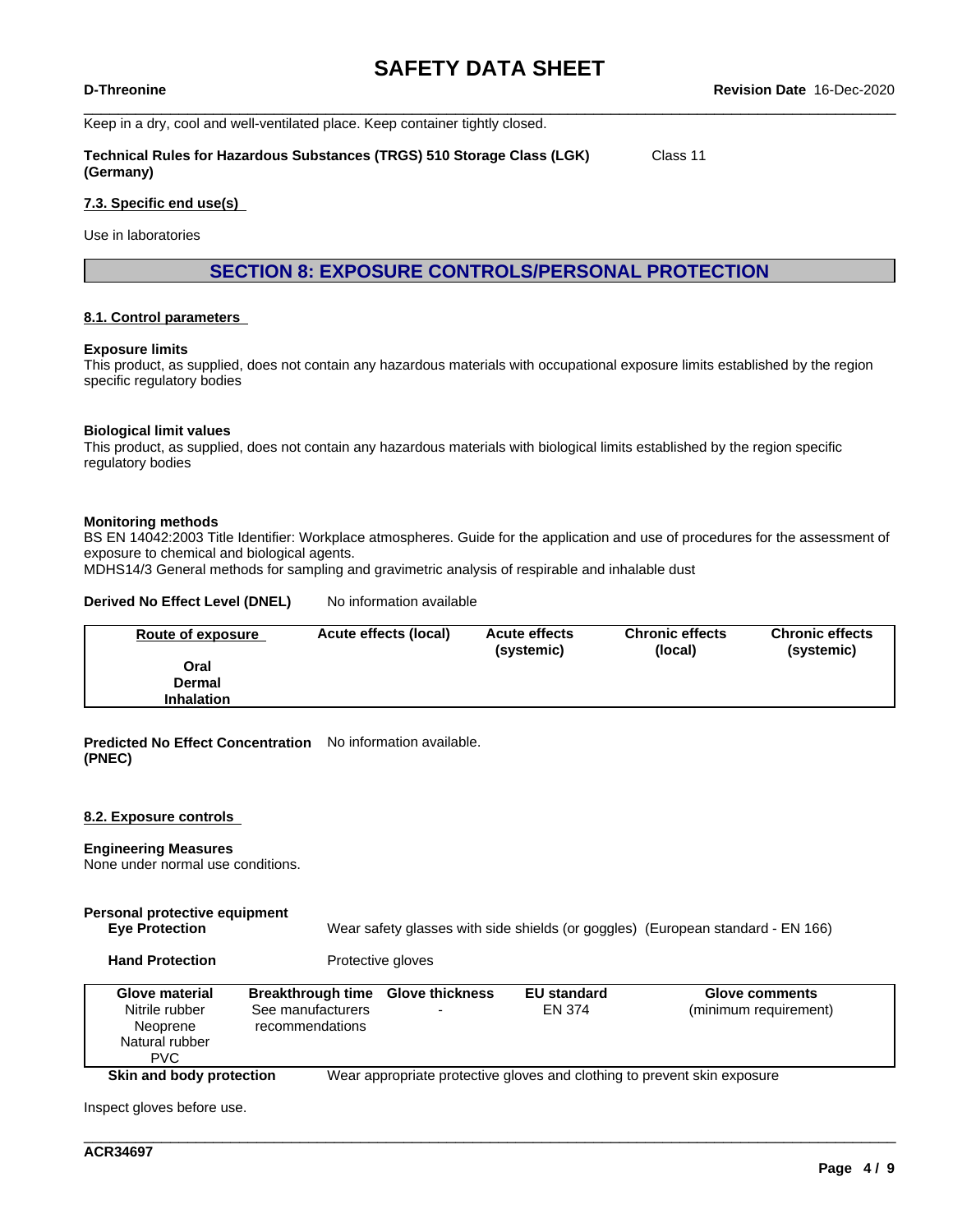Please observe the instructions regarding permeability and breakthrough time which are provided by the supplier of the gloves. (Refer to manufacturer/supplier for information)

Ensure gloves are suitable for the task: Chemical compatability, Dexterity, Operational conditions, User susceptibility, e.g. sensitisation effects, also take into consideration the specific local conditions under which the product is used, such as the danger of cuts, abrasion.

Remove gloves with care avoiding skin contamination.

| <b>Respiratory Protection</b> | No protective equipment is needed under normal use conditions.                                                                                                                                              |
|-------------------------------|-------------------------------------------------------------------------------------------------------------------------------------------------------------------------------------------------------------|
| Large scale/emergency use     | Use a NIOSH/MSHA or European Standard EN 136 approved respirator if exposure limits<br>are exceeded or if irritation or other symptoms are experienced<br><b>Recommended Filter type: Particle filter 2</b> |
| Small scale/Laboratory use    | Maintain adequate ventilation                                                                                                                                                                               |
|                               |                                                                                                                                                                                                             |

**Environmental exposure controls** No information available.

## **SECTION 9: PHYSICAL AND CHEMICAL PROPERTIES**

#### **9.1. Information on basic physical and chemical properties**

| <b>Physical State</b>                          | Powder Solid             |                                          |  |
|------------------------------------------------|--------------------------|------------------------------------------|--|
| Appearance                                     | White                    |                                          |  |
| Odor                                           | Odorless                 |                                          |  |
| <b>Odor Threshold</b>                          | No data available        |                                          |  |
| <b>Melting Point/Range</b>                     | 274 °C / 525.2 °F        |                                          |  |
| <b>Softening Point</b>                         | No data available        |                                          |  |
| <b>Boiling Point/Range</b>                     | No information available |                                          |  |
| <b>Flammability (liquid)</b>                   | Not applicable           | Solid                                    |  |
| <b>Flammability (solid,gas)</b>                | No information available |                                          |  |
| <b>Explosion Limits</b>                        | No data available        |                                          |  |
| <b>Flash Point</b>                             | No information available | <b>Method -</b> No information available |  |
| <b>Autoignition Temperature</b>                | Not applicable           |                                          |  |
| <b>Decomposition Temperature</b>               | No data available        |                                          |  |
| рH                                             | No information available |                                          |  |
| <b>Viscosity</b>                               | Not applicable           | Solid                                    |  |
| <b>Water Solubility</b>                        | Soluble                  |                                          |  |
| Solubility in other solvents                   | No information available |                                          |  |
| <b>Partition Coefficient (n-octanol/water)</b> |                          |                                          |  |
| <b>Vapor Pressure</b>                          | No data available        |                                          |  |
| Density / Specific Gravity                     | No data available        |                                          |  |
| <b>Bulk Density</b>                            | No data available        |                                          |  |
| <b>Vapor Density</b>                           | Not applicable           | Solid                                    |  |
| <b>Particle characteristics</b>                | No data available        |                                          |  |
| 9.2. Other information                         |                          |                                          |  |
| Material and Females                           | 0.110100                 |                                          |  |

| <b>Molecular Formula</b> | C4 H9 N O3             |
|--------------------------|------------------------|
| <b>Molecular Weight</b>  | 119.12                 |
| <b>Evaporation Rate</b>  | Not applicable - Solid |

# **SECTION 10: STABILITY AND REACTIVITY**

\_\_\_\_\_\_\_\_\_\_\_\_\_\_\_\_\_\_\_\_\_\_\_\_\_\_\_\_\_\_\_\_\_\_\_\_\_\_\_\_\_\_\_\_\_\_\_\_\_\_\_\_\_\_\_\_\_\_\_\_\_\_\_\_\_\_\_\_\_\_\_\_\_\_\_\_\_\_\_\_\_\_\_\_\_\_\_\_\_\_\_\_\_\_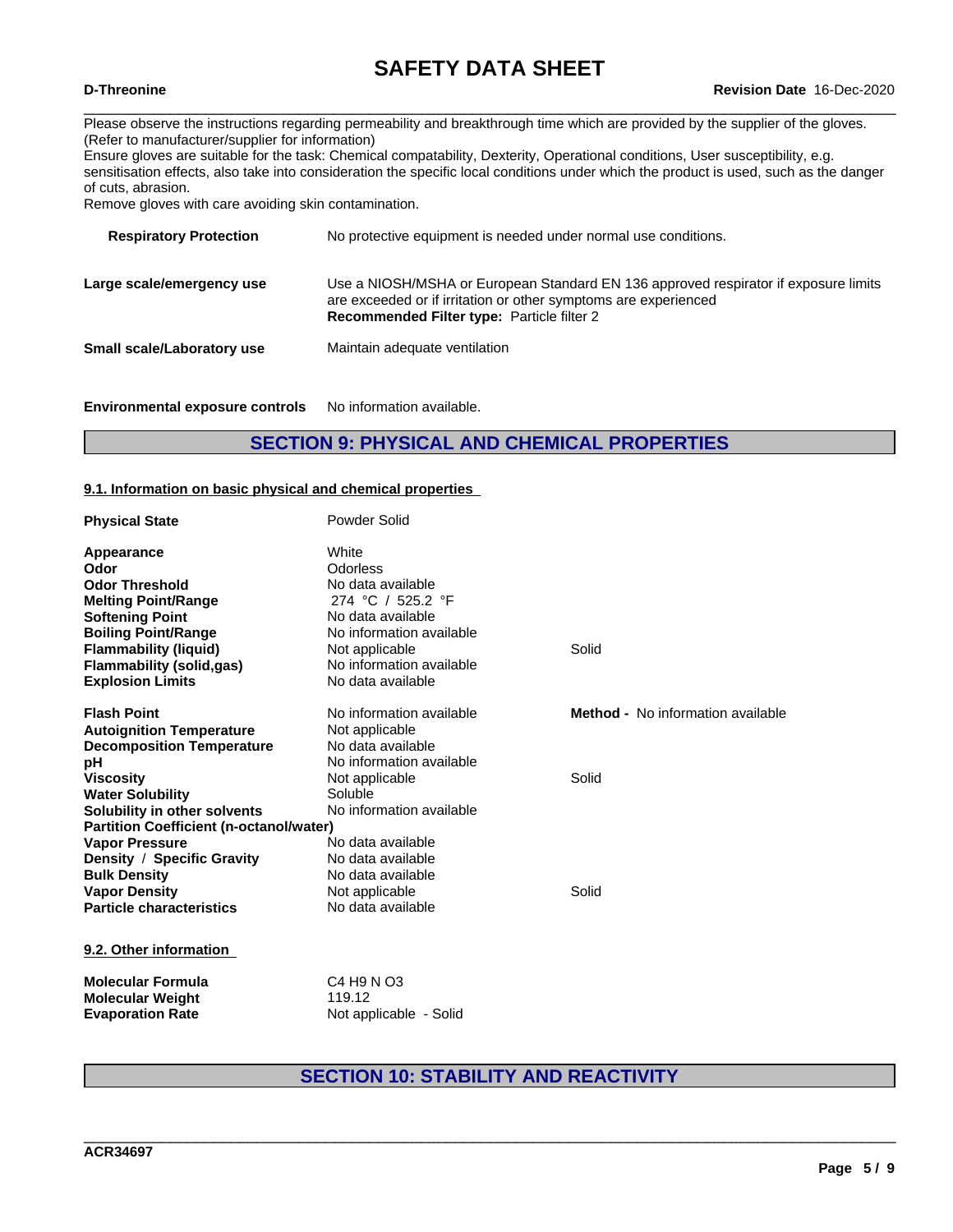# **SAFETY DATA SHEET**<br>Revision Date 16-Dec-2020

| <b>D-Threonine</b>                                            |                                                                       | Revision Date 16-Dec-2020 |
|---------------------------------------------------------------|-----------------------------------------------------------------------|---------------------------|
| 10.1. Reactivity                                              | None known, based on information available                            |                           |
| 10.2. Chemical stability                                      | Stable under normal conditions.                                       |                           |
| 10.3. Possibility of hazardous reactions                      |                                                                       |                           |
| <b>Hazardous Polymerization</b><br><b>Hazardous Reactions</b> | Hazardous polymerization does not occur.<br>No information available. |                           |
| 10.4. Conditions to avoid                                     | Avoid dust formation. Incompatible products.                          |                           |
| 10.5. Incompatible materials                                  | Strong oxidizing agents.                                              |                           |
|                                                               |                                                                       |                           |

## **10.6. Hazardous decomposition products**

Nitrogen oxides (NOx). Carbon monoxide (CO). Carbon dioxide (CO2).

## **SECTION 11: TOXICOLOGICAL INFORMATION**

## **11.1. Information on hazard classes as defined in Regulation (EC) No 1272/2008**

| <b>Product Information</b>                                                  | No acute toxicity information is available for this product                    |
|-----------------------------------------------------------------------------|--------------------------------------------------------------------------------|
| (a) acute toxicity;<br>Oral<br>Dermal<br><b>Inhalation</b>                  | No data available<br>No data available<br>No data available                    |
| (b) skin corrosion/irritation;                                              | No data available                                                              |
| (c) serious eye damage/irritation;                                          | No data available                                                              |
| (d) respiratory or skin sensitization;<br><b>Respiratory</b><br><b>Skin</b> | No data available<br>No data available                                         |
| (e) germ cell mutagenicity;                                                 | No data available                                                              |
| (f) carcinogenicity;                                                        | No data available<br>There are no known carcinogenic chemicals in this product |
| (g) reproductive toxicity;                                                  | No data available                                                              |
| (h) STOT-single exposure;                                                   | No data available                                                              |
| (i) STOT-repeated exposure;                                                 | No data available                                                              |
| <b>Target Organs</b>                                                        | No information available.                                                      |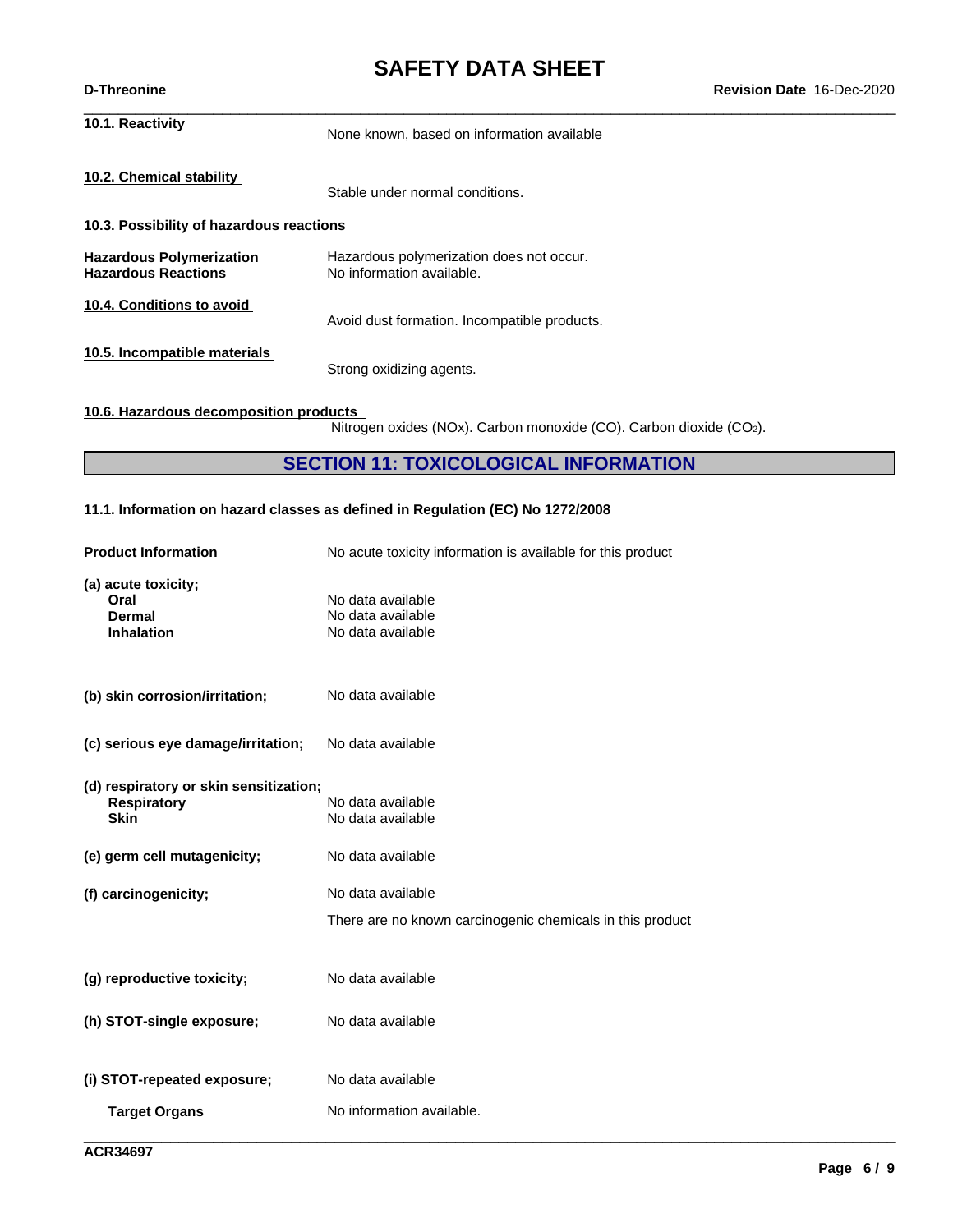**(j)** aspiration hazard; Not applicable

|                                                                                                 | Solid                                                                                                                                                                                                                             |
|-------------------------------------------------------------------------------------------------|-----------------------------------------------------------------------------------------------------------------------------------------------------------------------------------------------------------------------------------|
| <b>Other Adverse Effects</b>                                                                    | The toxicological properties have not been fully investigated.                                                                                                                                                                    |
| Symptoms / effects, both acute and No information available.<br>delayed                         |                                                                                                                                                                                                                                   |
| 11.2. Information on other hazards                                                              |                                                                                                                                                                                                                                   |
| <b>Endocrine Disrupting Properties</b>                                                          | Assess endocrine disrupting properties for human health. This product does not contain any<br>known or suspected endocrine disruptors.                                                                                            |
|                                                                                                 | <b>SECTION 12: ECOLOGICAL INFORMATION</b>                                                                                                                                                                                         |
| 12.1. Toxicity<br><b>Ecotoxicity effects</b>                                                    | Do not empty into drains                                                                                                                                                                                                          |
|                                                                                                 |                                                                                                                                                                                                                                   |
| 12.2. Persistence and degradability<br><b>Persistence</b>                                       | Soluble in water, Persistence is unlikely, based on information available.                                                                                                                                                        |
| 12.3. Bioaccumulative potential                                                                 | Bioaccumulation is unlikely                                                                                                                                                                                                       |
| 12.4. Mobility in soil                                                                          | The product is water soluble, and may spread in water systems Will likely be mobile in the<br>environment due to its water solubility. Highly mobile in soils                                                                     |
| 12.5. Results of PBT and vPvB<br>assessment                                                     | No data available for assessment.                                                                                                                                                                                                 |
| 12.6. Endocrine disrupting<br>properties<br><b>Endocrine Disruptor Information</b>              | This product does not contain any known or suspected endocrine disruptors                                                                                                                                                         |
| 12.7. Other adverse effects<br>Persistent Organic Pollutant<br><b>Ozone Depletion Potential</b> | This product does not contain any known or suspected substance<br>This product does not contain any known or suspected substance                                                                                                  |
|                                                                                                 | <b>SECTION 13: DISPOSAL CONSIDERATIONS</b>                                                                                                                                                                                        |
| 13.1. Waste treatment methods                                                                   |                                                                                                                                                                                                                                   |
| <b>Waste from Residues/Unused</b><br>Products                                                   | Chemical waste generators must determine whether a discarded chemical is classified as a<br>hazardous waste. Consult local, regional, and national hazardous waste regulations to<br>ensure complete and accurate classification. |

\_\_\_\_\_\_\_\_\_\_\_\_\_\_\_\_\_\_\_\_\_\_\_\_\_\_\_\_\_\_\_\_\_\_\_\_\_\_\_\_\_\_\_\_\_\_\_\_\_\_\_\_\_\_\_\_\_\_\_\_\_\_\_\_\_\_\_\_\_\_\_\_\_\_\_\_\_\_\_\_\_\_\_\_\_\_\_\_\_\_\_\_\_\_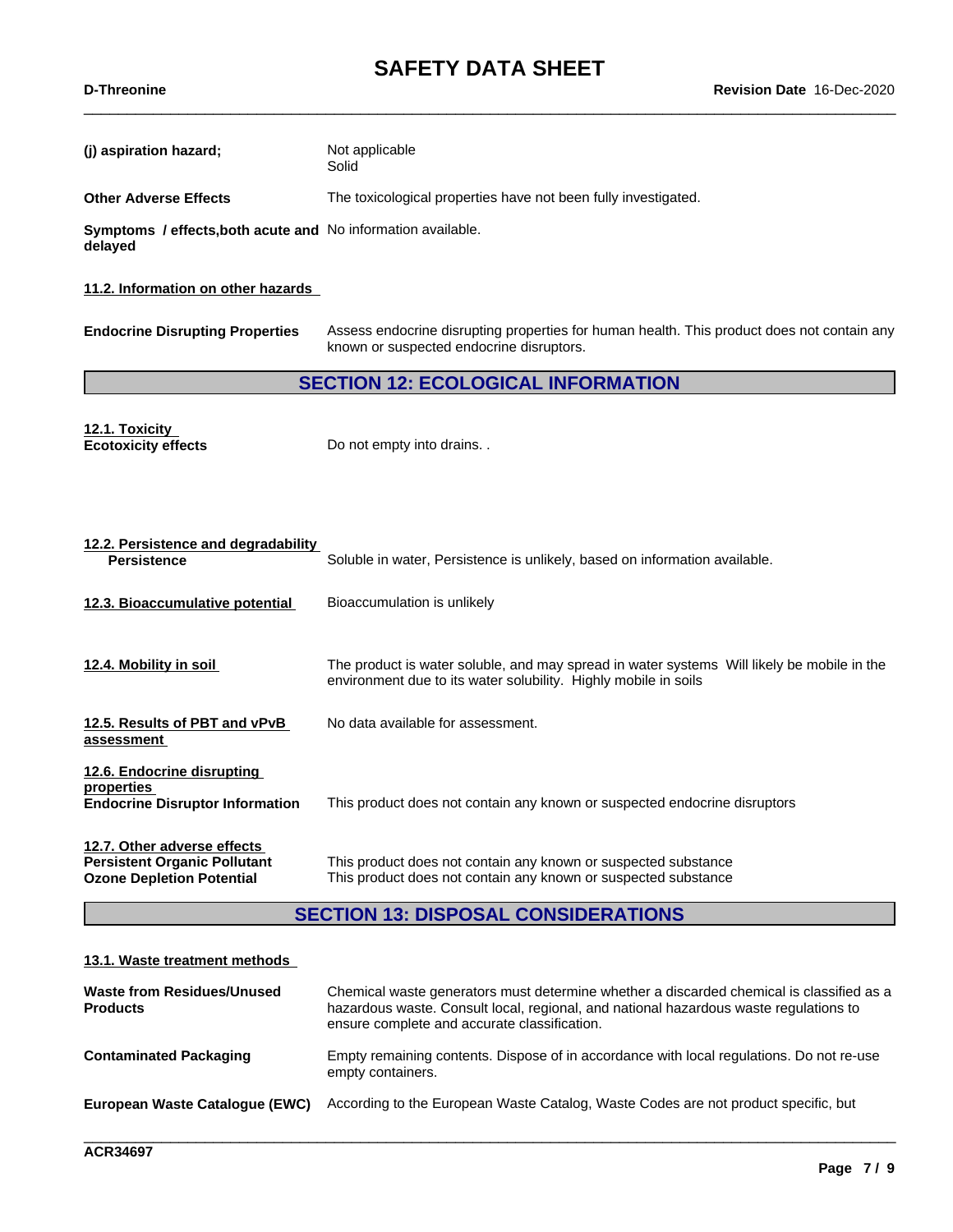| <b>Other Information</b>                                                                                    | application specific.<br>Waste codes should be assigned by the user based on the application for which the product<br>was used. |
|-------------------------------------------------------------------------------------------------------------|---------------------------------------------------------------------------------------------------------------------------------|
|                                                                                                             | <b>SECTION 14: TRANSPORT INFORMATION</b>                                                                                        |
| <b>IMDG/IMO</b>                                                                                             | Not regulated                                                                                                                   |
| 14.1. UN number<br>14.2. UN proper shipping name<br>14.3. Transport hazard class(es)<br>14.4. Packing group |                                                                                                                                 |
| <b>ADR</b>                                                                                                  | Not regulated                                                                                                                   |
| 14.1. UN number<br>14.2. UN proper shipping name<br>14.3. Transport hazard class(es)<br>14.4. Packing group |                                                                                                                                 |
| <b>IATA</b>                                                                                                 | Not regulated                                                                                                                   |
| 14.1. UN number<br>14.2. UN proper shipping name<br>14.3. Transport hazard class(es)<br>14.4. Packing group |                                                                                                                                 |
| 14.5. Environmental hazards                                                                                 | No hazards identified                                                                                                           |
| 14.6. Special precautions for user                                                                          | No special precautions required                                                                                                 |
| 14.7. Maritime transport in bulk<br>according to IMO instruments                                            | Not applicable, packaged goods                                                                                                  |

# **SECTION 15: REGULATORY INFORMATION**

#### **15.1. Safety, health and environmental regulations/legislation specific for the substance or mixture**

#### **International Inventories**

X = listed, Europe (EINECS/ELINCS/NLP), U.S.A. (TSCA), Canada (DSL/NDSL), Philippines (PICCS), China (IECSC), Japan (ENCS), Australia (AICS), Korea (ECL).

| Component | <b>EINECS</b>                   | <b>ELINCS</b> | <b>NLP</b> | <b>TSC/</b> | <b>DSL</b> | <b>NDSL</b> | <b>PICCS</b> | <b>ENCS</b> | <b>IECSC</b> | <b>AICS</b> | <b>KECL</b> |
|-----------|---------------------------------|---------------|------------|-------------|------------|-------------|--------------|-------------|--------------|-------------|-------------|
| Threonine | $474$ $0$<br>ົາ<br><br>1-8<br>. |               |            |             |            |             |              |             |              |             |             |

Regulation (EC) No 649/2012 of the European Parliament and of the Council of 4 July 2012 concerning the export and **import of dangerous chemicals** Not applicable

#### **National Regulations**

#### **WGK Classification** See table for values

| Component  | <br>Water<br>(VwVwS)<br><b>Classification</b><br>Germany | TA-I<br>Class<br>∟uft ∶<br>Germany |
|------------|----------------------------------------------------------|------------------------------------|
| ' hreonine | WGK <sub>1</sub>                                         |                                    |

\_\_\_\_\_\_\_\_\_\_\_\_\_\_\_\_\_\_\_\_\_\_\_\_\_\_\_\_\_\_\_\_\_\_\_\_\_\_\_\_\_\_\_\_\_\_\_\_\_\_\_\_\_\_\_\_\_\_\_\_\_\_\_\_\_\_\_\_\_\_\_\_\_\_\_\_\_\_\_\_\_\_\_\_\_\_\_\_\_\_\_\_\_\_